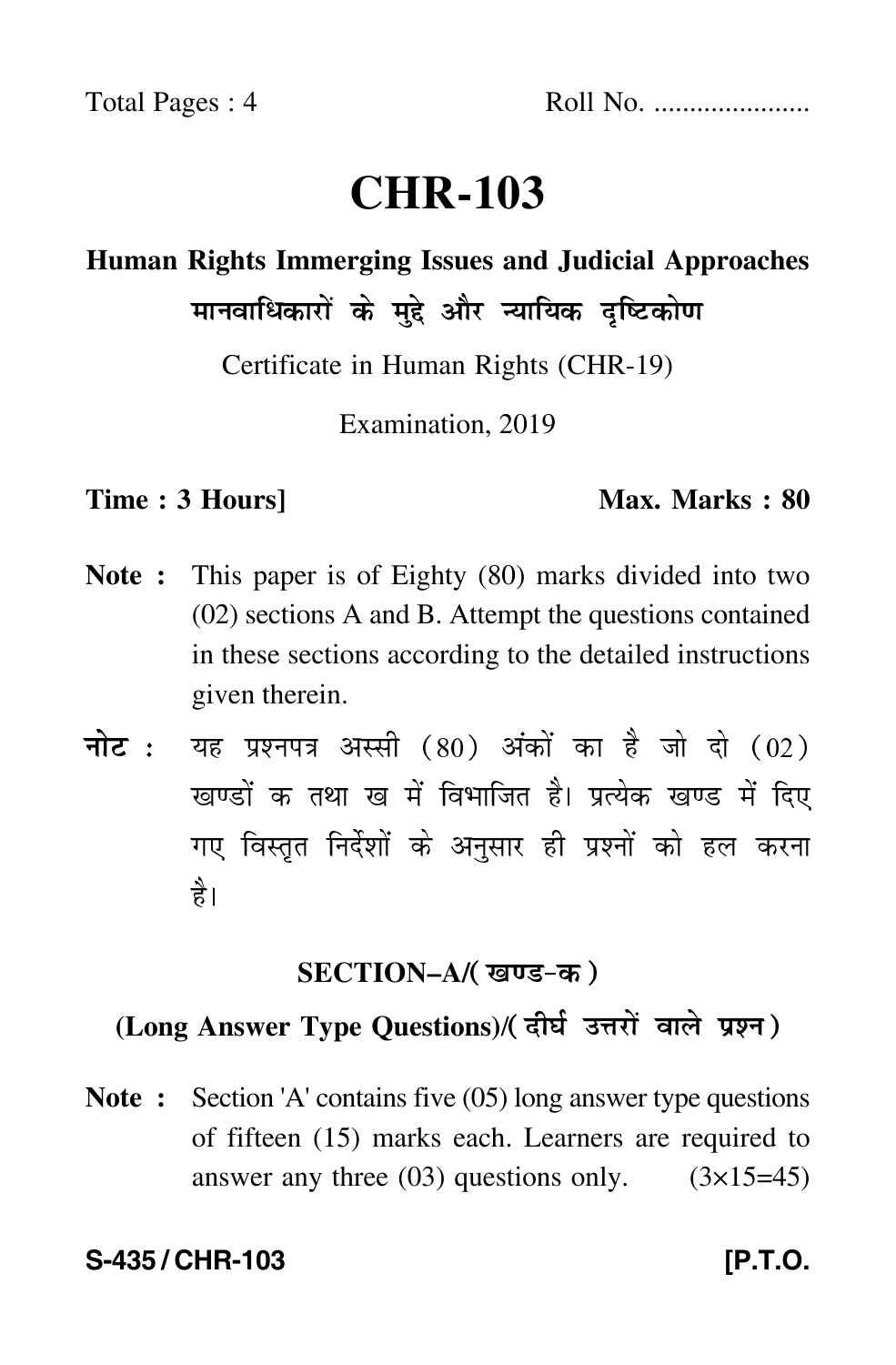- <mark>नोट</mark> : खण्ड 'क' में पाँच (05) दीर्घ उत्तरों वाले प्रश्न दिये गये हैं, प्रत्येक प्रश्न के लिए पन्द्रह (15) अंक निर्धारित हैं। शिक्षार्थियों को इनमें से केवल तीन (03) प्रश्नों के उत्तर देने हैं।
- **1.** Write an essay on development of Human Rights. मानवाधिकारों के विकास पर एक निबन्ध लिखें। ֖֦֧֦֪ׅ֪ׅ֚֚֡֝֬֝֬֝֬֝֝֬֝֬֝֬֝֬֝֬֝֬֝֬֝**֟**  $\ddot{\phantom{a}}$
- **2.** Explain the importance of public interest litigation in protection and promotion of Human Rights with the help of laws.

विनिश्चित विधियों की सहायता से मानव अधिकारों के संरक्षण और संवर्धन में जनहित याचिका के महत्त्व को स्पष्ट कीजिए।

**3.** What do you understand by sexual harassment at workplace ? Explain the duties of the employer in dealing with cases of sexual harrsment.

कार्य स्थल पर यौन उत्पीड़न से आप क्या समझते हैं? यौन उत्पीड़न के मामलों का निपटान करने में नियोक्ता के कर्त्तव्यों को  $\ddot{\phantom{a}}$  $\ddot{\phantom{a}}$ स्पष्ट कीजिए।

**4.** Discuss judiciary's contribution in protection of Human Rights of weaker section of society.

समाज में कमजोर वर्गों के मानव अधिकारों के संरक्षण हेतु न्यायपालिका के योगदान पर चर्चा कीजिए।

# **S-435 / CHR-103 [ 2 ]**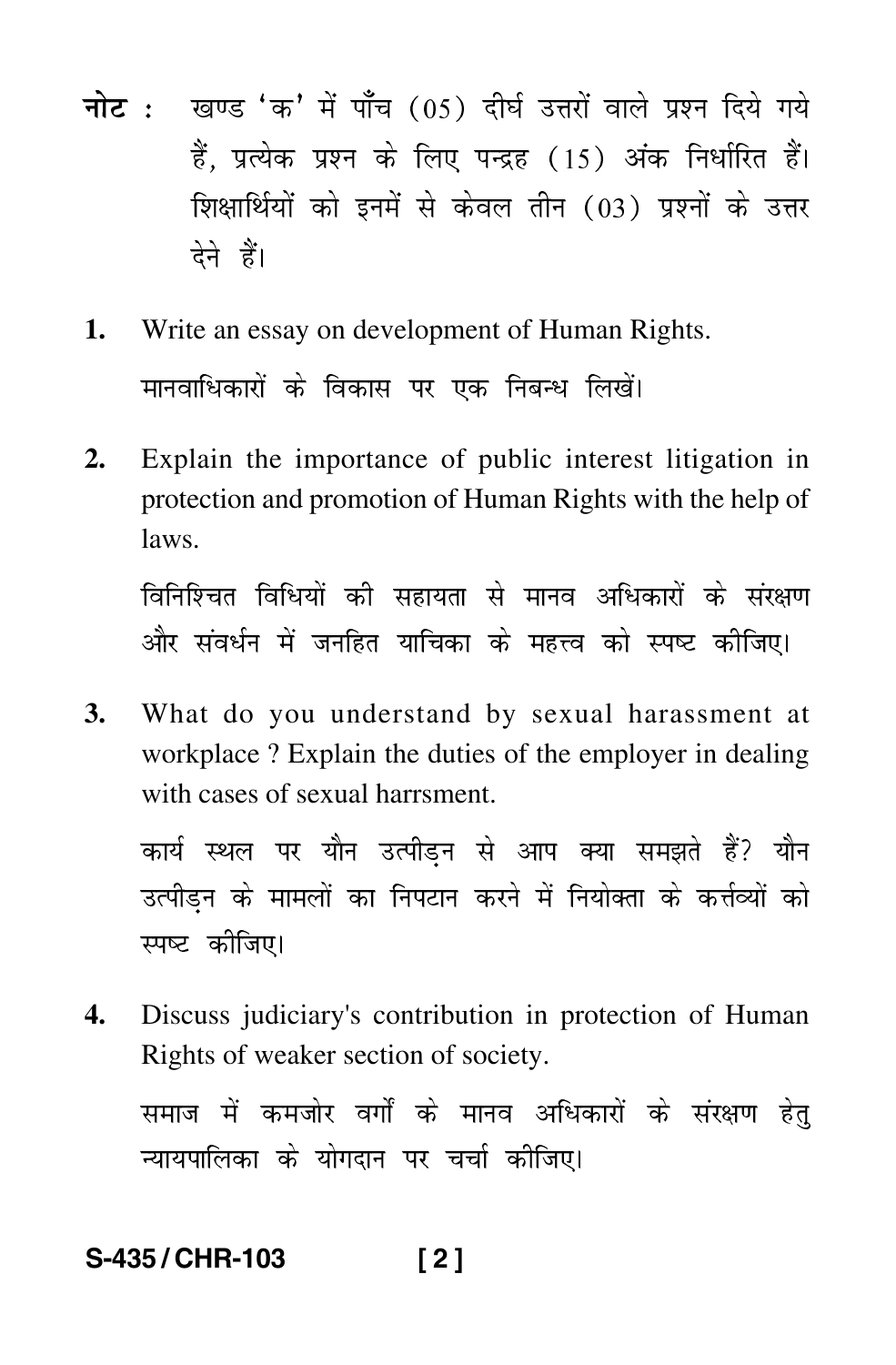**5.** 'Supreme court is a sentinel of the fundamental Rights.' Discuss this statement.

"उच्चतम न्यायालय मूल अधिकारों का सजग प्रहरी है।" इस  $\ddot{\phantom{a}}$ कथन की विवेचना कीजिए।

# SECTION–B/( खण्ड-ख )

#### (Short Answer Type Questions)/(लघु उत्तरों वाले प्रश्न)  $\ddot{\phantom{a}}$

**Note :** Section 'B' contains eight (08) short answer type questions of seven (07) marks each. Learners are required to answer any five (05) questions only.

 $(5 \times 7 = 35)$ 

- <mark>नोट</mark> : खण्ड 'ख' में आठ (08) लघु उत्तरों वाले प्रश्न दिये गये हैं, प्रत्येक प्रश्न के लिए सात (07) अंक निर्धारित हैं। शिक्षार्थियों को इनमें से केवल पाँच (05) प्रश्नों के उत्तर देने हैं।
- **1.** Explain the increasing importance of Human Rights. मानवाधिकारों के बढ़ते हुए महत्त्व की व्याख्या कीजिए।
- **2.** Discuss the origin and development of PIL. लोकहितवाद की उत्पत्ति एवं विकास की विवेचना कीजिए।
- **3.** Define Judicial Activism and write about its importance. न्यायिक सक्रियता को परिभाषित कीजिए एवं इसके महत्त्व को - $\ddot{\phantom{0}}$ बताइए।

### **S-435 / CHR-103 [ 3 ] [P.T.O.**